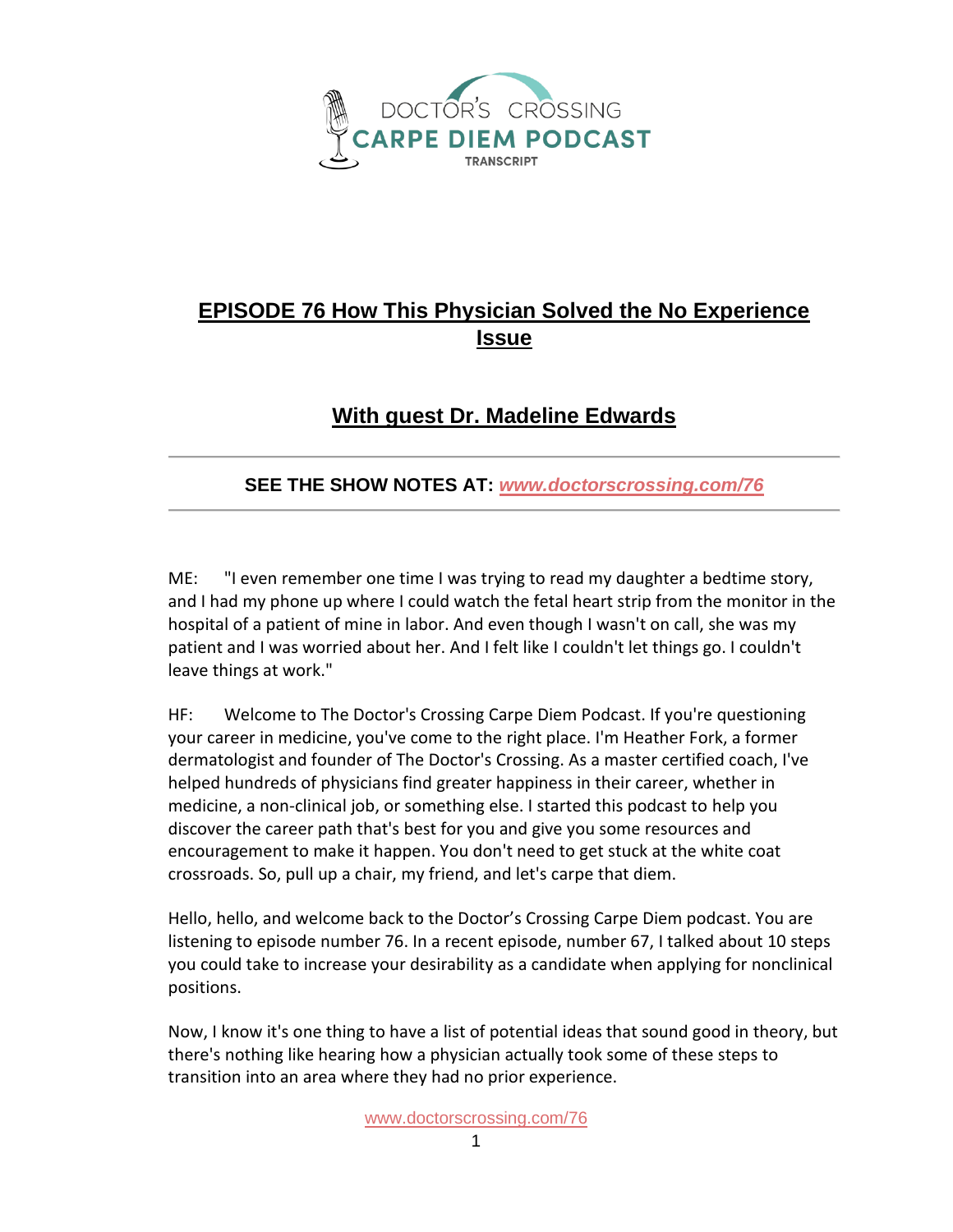

Since I really like giving you as much hope and encouragement as possible, especially when it's based in reality, I'm very grateful and excited to have our special guest joining us today. Her name is Dr. Madeline Edwards, and she's an OB-GYN physician who recently transitioned into a role in pharma without any significant prior pharma experience.

Dr. Edwards is going to share with us why she decided to leave patient care and the steps she took to build her platform for landing a great pharma job while she was still in practice. Even if you're not considering pharma, the general principles and steps here can be applicable for most nonclinical areas. It's with great delight that I welcome Dr. Madeline Edwards to the podcast. Hi, Madeline.

ME: Hi, Heather. Thanks for having me.

HF: You're welcome. I'm very excited to have you here. And I think this is going to be a really helpful podcast because so many physicians want to know the "how". How do I actually do these things that you're talking about? You're going to be very instrumental in showing us the way. But before we get into the steps that you took, could you give us some idea of what was going on when you were in practice that made you decide to consider doing something different?

ME: Yes. As you said, I'm an OB-GYN physician, and I graduated from residency and took a position at the academic center where I had trained. I pretty quickly started to have a fair amount of anxiety and feel like it was not a great fit. I was able to go down to part-time, which I was hoping would help some, I had just had a baby. I had a little one at home and I was taking quite a bit of call initially. They let me cut back on my call, and I still found that I just wasn't very happy in that role.

I tried to transition to a private practice. The idea being that with lower acuity patients, I might have a bit less anxiety. I'd be able to have a little more flexibility in my schedule. And I just found that I was anxious all the time. And when I was at work, I was thinking about my kids. And when I was at home with my kids, I wasn't able to sort of leave work at work. I could tell that my work-life balance was off and I was pretty unhappy.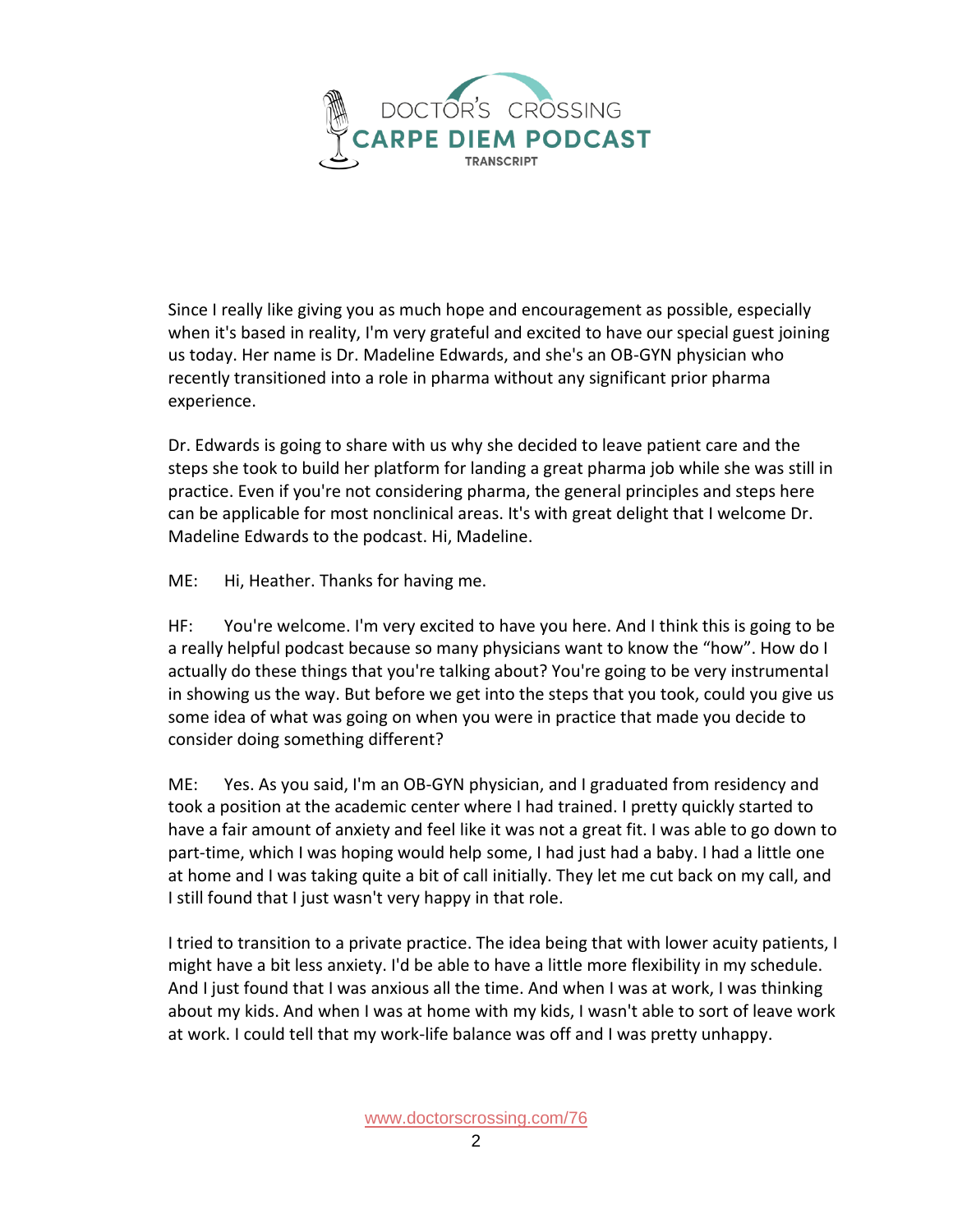

I even remember one time I was trying to read my daughter a bedtime story, and I had my phone up because there was an app on my phone where I could watch the fetal heart strip from the monitor in the hospital of a patient of mine in labor. And even though I wasn't on call, she was my patient and I was worried about her. And I felt like I couldn't let things go. I couldn't leave things at work. And it was really affecting my happiness and my family.

HF: That's such a powerful example of how work can really encroach on your personal life. You can't even read a bedtime story to your kids. And OB-GYN is a very risky specialty. I remember having fun when I was a medical student on my OB-GYN rotation, but I was thinking and I really felt like I didn't have the guts to be an OB-GYN physician. I can really understand this anxiety that you're having. Did you have a sense that it could get better?

ME: Initially I was hopeful because when I was in residency, I always had this support net of other providers there to help me. And I felt it's a very rewarding and a very demanding specialty, but I always felt like I had back up and I felt comfortable when I was a resident. But once I went into private practice, I kept sort of waiting for that magical time when I would get more comfortable and feel better and have less anxiety. And what I found despite trying multiple different environments and trying to cut back my hours and try to find ways to mitigate, I still felt anxious and it only got worse as time went on.

HF: Did you work with a therapist?

ME: I did see a therapist to work on anxiety management and that helped somewhat, but ultimately, I came to the conclusion that outside of clinical practice, I really wasn't having anxiety. I'm generally not an anxious person. And really there was only so much I could do to mitigate the stressor beyond just removing the stressor.

HF: Right. I think this is such an important point because I talked to a lot of physicians who have anxiety and especially those in surgical specialties. And there is going to be a group of physicians who end up working on it and making progress and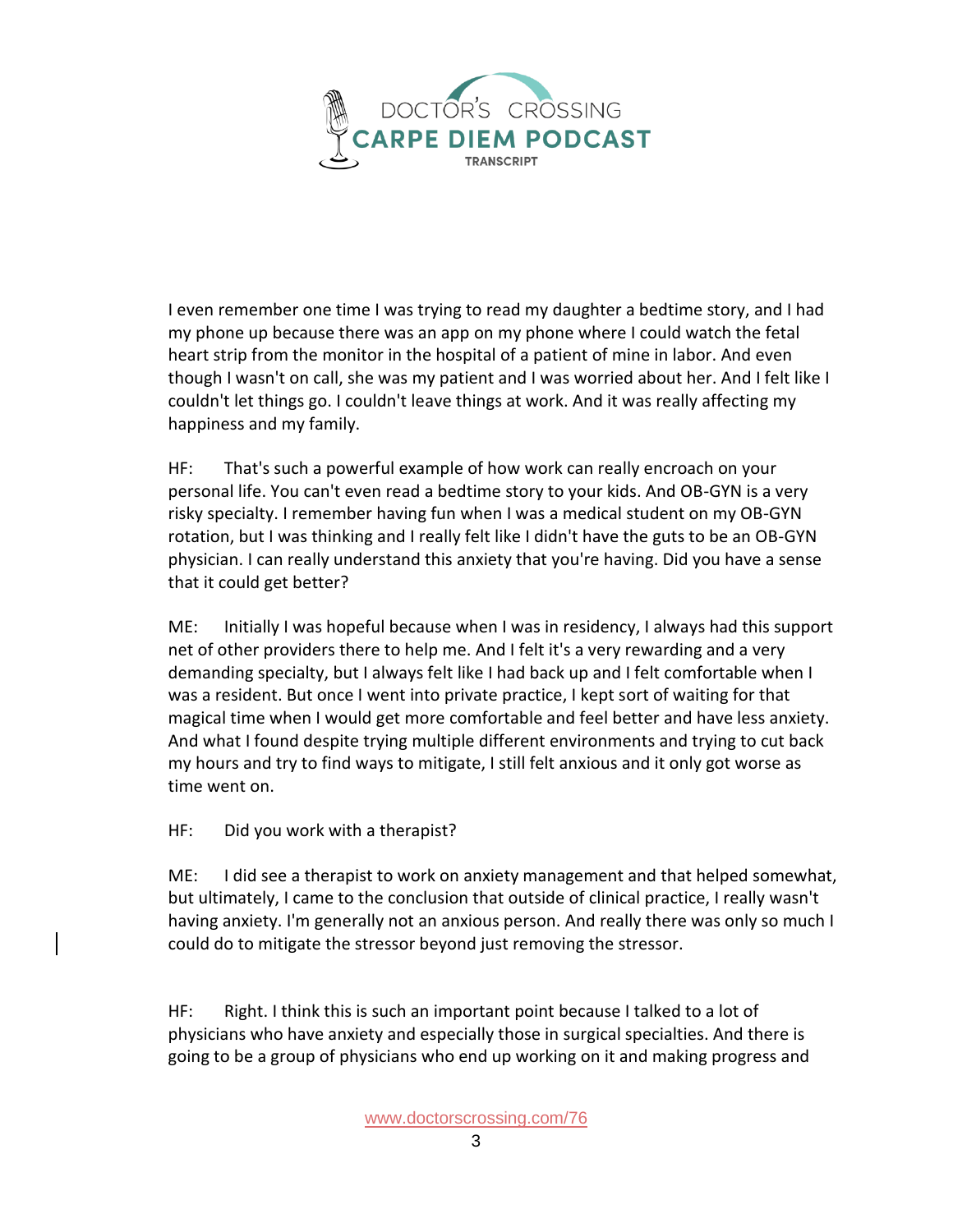

they end up staying. But then there's a subset who determined that this just doesn't work for me. And it's good that there are options.

ME: Right. And I feel like I really tried. I feel like I exhausted the tools that I had to try and make it work. And at the end of the day, I was just unhappy.

HF: Right. Then you decided you were going to leave. And how did you figure out that you wanted to go into pharma?

ME: I initially started poking around trying to figure out what I could do with my degree and my training that was not clinical. And someone gave me your name, Heather. I started working with you and learning about all of the different options that are available. I think initially I actually discounted pharma because I had this impression that you really had to have a strong clinical trial background or be somebody who was trained in oncology or rheumatology, or one of these sort of hot-topic issues, the money makers for the pharma industry.

And I also, for some reason, had this sense that you had to be an extrovert to work in pharma. And I'm not really sure where I got that from, but that was just my impression. And so, I initially didn't think about pharma. I was actually more interested in utilization management and I took a contracting job with a company doing a third-party utilization management review type of gig while I was still in clinical practice. And it didn't really excite me. It wasn't really a good fit either.

And then you suggested that I think about pharma and I started listening to podcasts and I joined a Facebook group for OB-GYNs interested in pharma. And I talked to one of your former clients who's currently in pharma and I just started to get more excited about it.

HF: Yeah. Thanks for sharing those details because I always love hearing how someone goes from, "I have no idea what I can do" and there's all these possibilities to narrowing down the options. Clarity comes from action and you took a lot of steps to help you focus. Then when you were thinking about pharma, did you have a sense of, "Well, I could get in. So how do I increase my chances, if this is possible, and then what can I actually do?"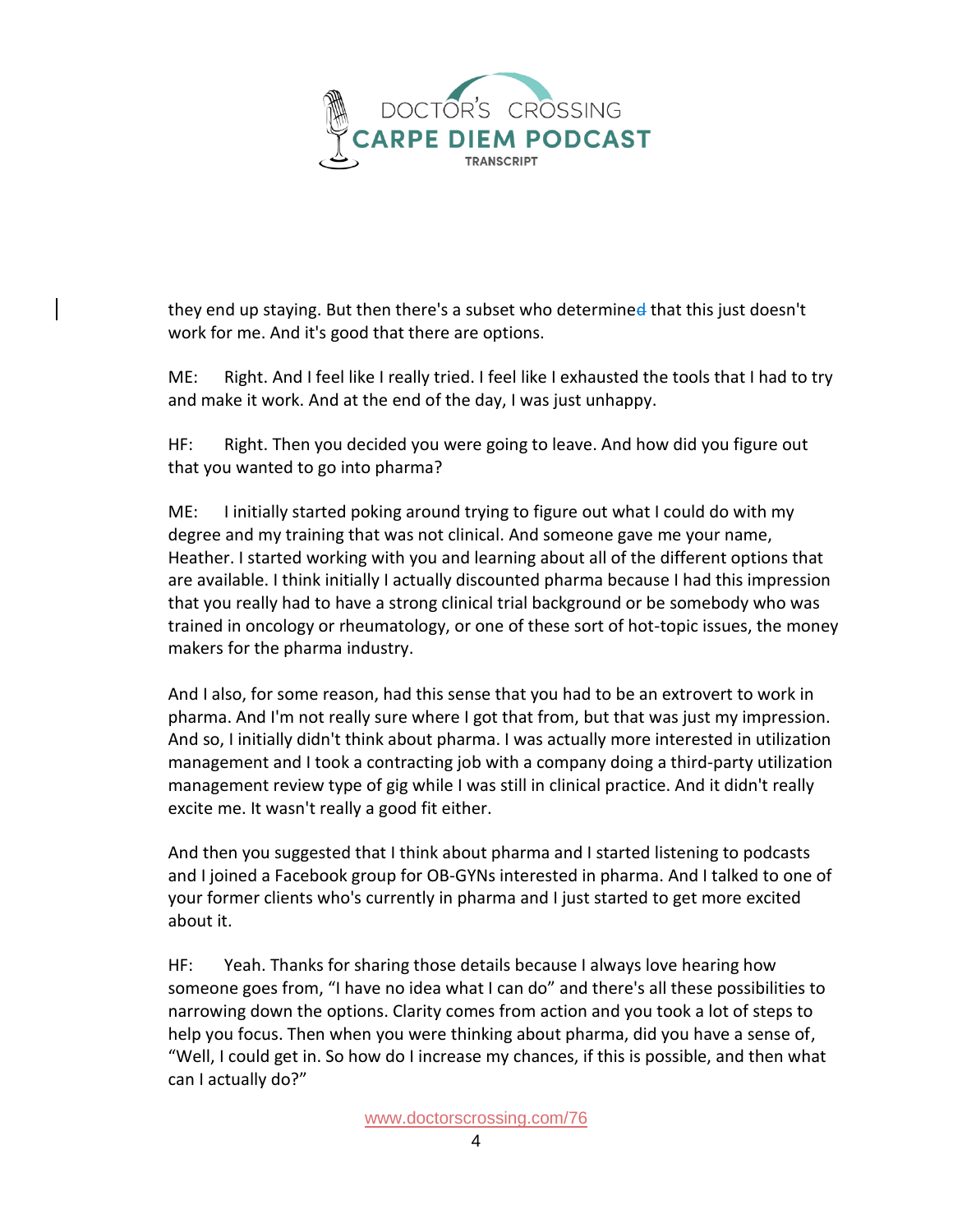

ME: Yes, yes. I took a number of steps to make myself a more attractive candidate for a pharma role. And the first thing I did was I got a LinkedIn page because I am not someone who's big on social media in general. I had to learn how to create a LinkedIn page. I started trying to network a bit on LinkedIn, and I also started writing articles, not a ton. I think I wrote a few over the course of a few months to talk about topics like the COVID vaccination and pregnancy. Just sort of relevant topics that were clinically related, clinically relevant and posting them on my LinkedIn page to demonstrate my interests and my knowledge base.

HF: I just want to give you a shout out here because I do mention to a lot of people that they can publish articles. It's called publishing on LinkedIn, but it's not publishing in a way we think about it in journals. But you can write an article or many of them and put them on your LinkedIn profile so other people can see them and you can link to them. And I suggested it to you. Well, that weekend you wrote your articles and they were really good too. I was impressed. And that's your secret sauce here, Madeline, is that you take action.

ME: I was pretty motivated, Heather. I was desperate to take time away from clinical practice and I was excited to have a goal, to sort of feel like I was working towards something and that I could make a change in my life. I was very motivated.

HF: Well, sometimes we just stay stuck in fear and paralysis. I think that's great that you take that energy and you do something with it. You've mentioned a couple of things already, which is getting on LinkedIn and networking. Networking with other physicians. You can network with recruiters. You wrote some content that was targeted towards a niche you wanted to go into. What else did you do?

ME: The second thing I did was I actually joined an IRB at a local university. I'm based in Virginia and there are tons of universities close by, both small and large. And I just went on the websites of the different local academic centers near me and found the IRB page, found a contact email, sent an interest email. And I actually heard back pretty quickly from all of them.

And what I found was that these large academic centers have a ton of research activity that they actually have trouble keeping up with through the IRB. And so they're always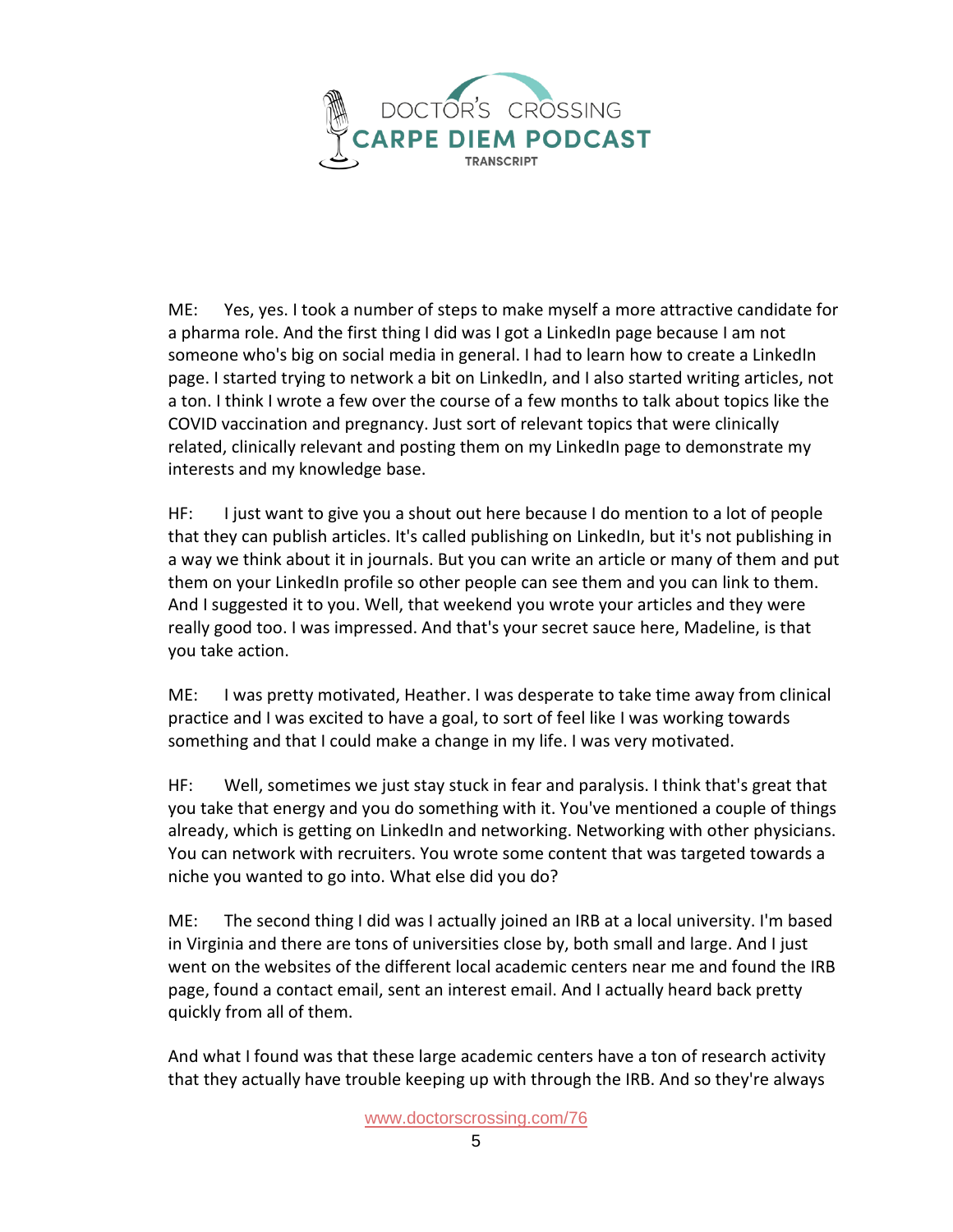

looking for people to help. I thought it might be strange as a community physician to sort of reach out, out of the blue. But once I joined the IRB, I found that there were quite a few physicians in the group on the board.

I joined the IRB and that involved a fair amount of training. I spent a few months doing online courses, like CITI training to learn about research and ethics compliance, and doing the Good Clinical Practice training. And all of that was free because I was doing it through the university for the IRB. And then I did a live but virtual training session, a couple of them actually with other IRB members.

I got a fair amount of training. And then they had IRB meetings twice a week. They still do. And it was very flexible. I think their one rule was you had to do at least one IRB meeting every two months or something along those lines. So it wasn't a big-time commitment. And I actually got paid for my time as well.

HF: That's such a rich story because one could say, "Why should I reach out to an IRB because they're not going to want me? I don't have this experience." And you can shut down the parade before it gets started, but you did that key initial next step. You started searching. "Well, where can I find an IRB?" And then you found a contact person, and then you emailed and you didn't stop yourself by saying "They're not going to need me." You just went ahead to see what would come up from it. And it sounds like you got a lot of different types of training and experience just from volunteering, raising your hand, basically.

ME: I was very pleasantly surprised and I really enjoyed it. I haven't kept up with it since I've started my new position, but I actually really enjoyed it. It's something that I would continue doing in the future depending on how my time allows.

HF: Yeah. And then you did other things too. There are more. What else did you do, Madeline?

ME: The third thing I did was you had recommended that I look on the website clinicaltrial.gov, which is basically a giant list of all of the research activity that's going on within the United States. And you can actually pare it down to look at just what is local to your area. And you can also pare it down to look at different fields of interest. I was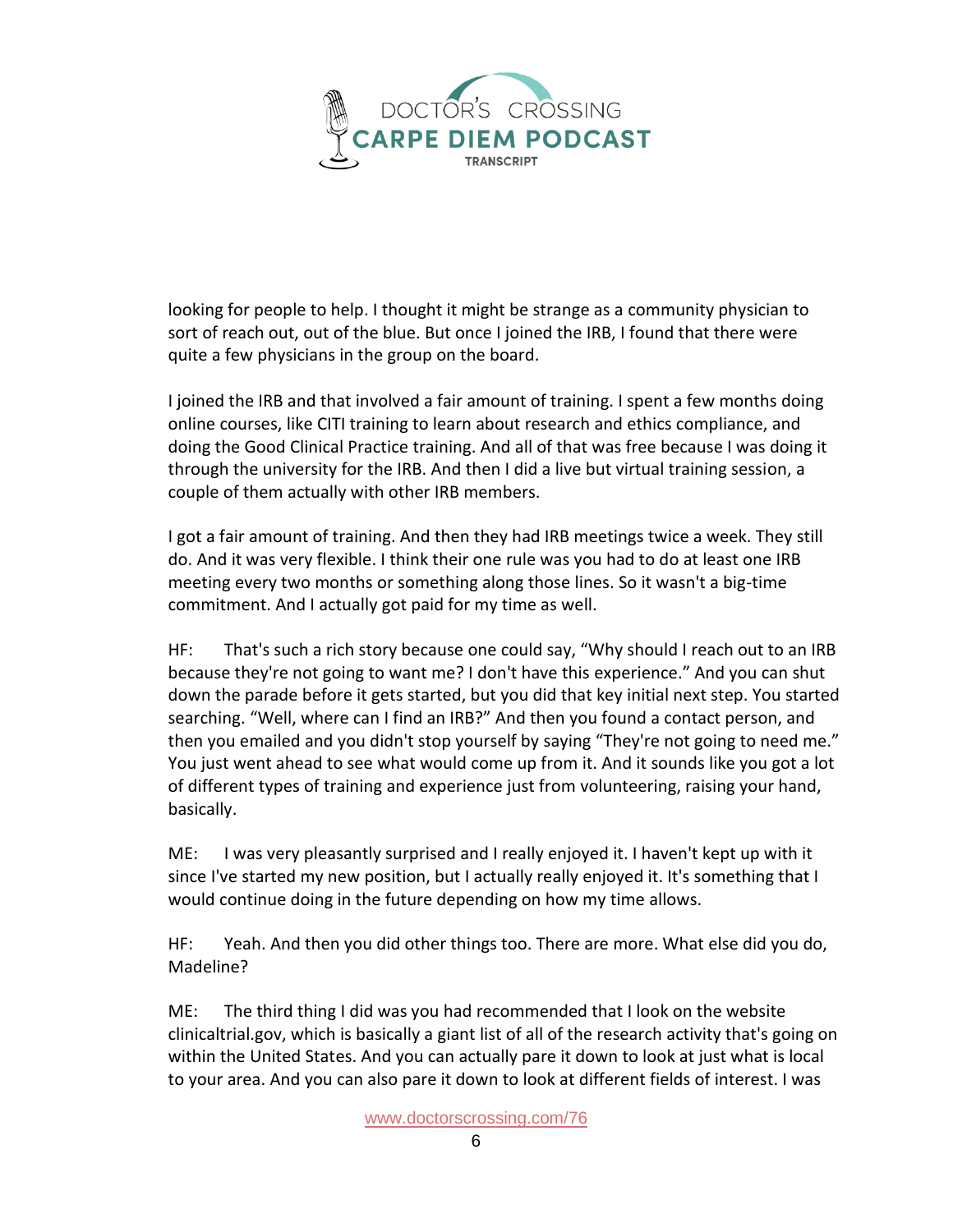

able to look at different studies going on within women's health that were specific to my area.

And then I found actually quite a few trials that were in progress, but there was one specifically that was focused on postpartum and intrapartum depression. And it was located, again out of a university nearby and it looked like they hadn't really started it yet. I sent an email to the PI for the study, and again, just said, "I'm an OB-GYN physician in the community. I saw this posting. It sounded interesting. Can I hear more about it?"

We connected over the phone. And then I ended up volunteering to be one of the sites that they were recruiting patients out of for the study. On my end, it was not a heavy lift at all. I had to approve it with my office manager, but I was able to talk to patients who were coming in for their initial OB visit. I already covered postpartum depression as part of my sort of intake visit. And so, it was easy to add in the information about this study and offer them the chance to be a part of it if they wanted, and then just serve as sort of a liaison for that study site.

HF: I think that's amazing, because what time frame were you doing all this over? Just for people who are listening to have an understanding.

ME: Probably over about three to four months, I would say.

HF: That's not a lot of time.

ME: It's not, it felt like a long time when I was in the front.

HF: Yeah. Yeah.

ME: But actually, it was a lot of work to add on to my already busy life and busy clinical practice. I was working on these projects on the weekends, in my free time in the evenings, but I actually enjoyed them. I found doing something different and again, working towards a goal to be in a better position and learn more about a career that I was interested in was enjoyable. I didn't feel like I was killing myself, adding a whole bunch of work onto my plate.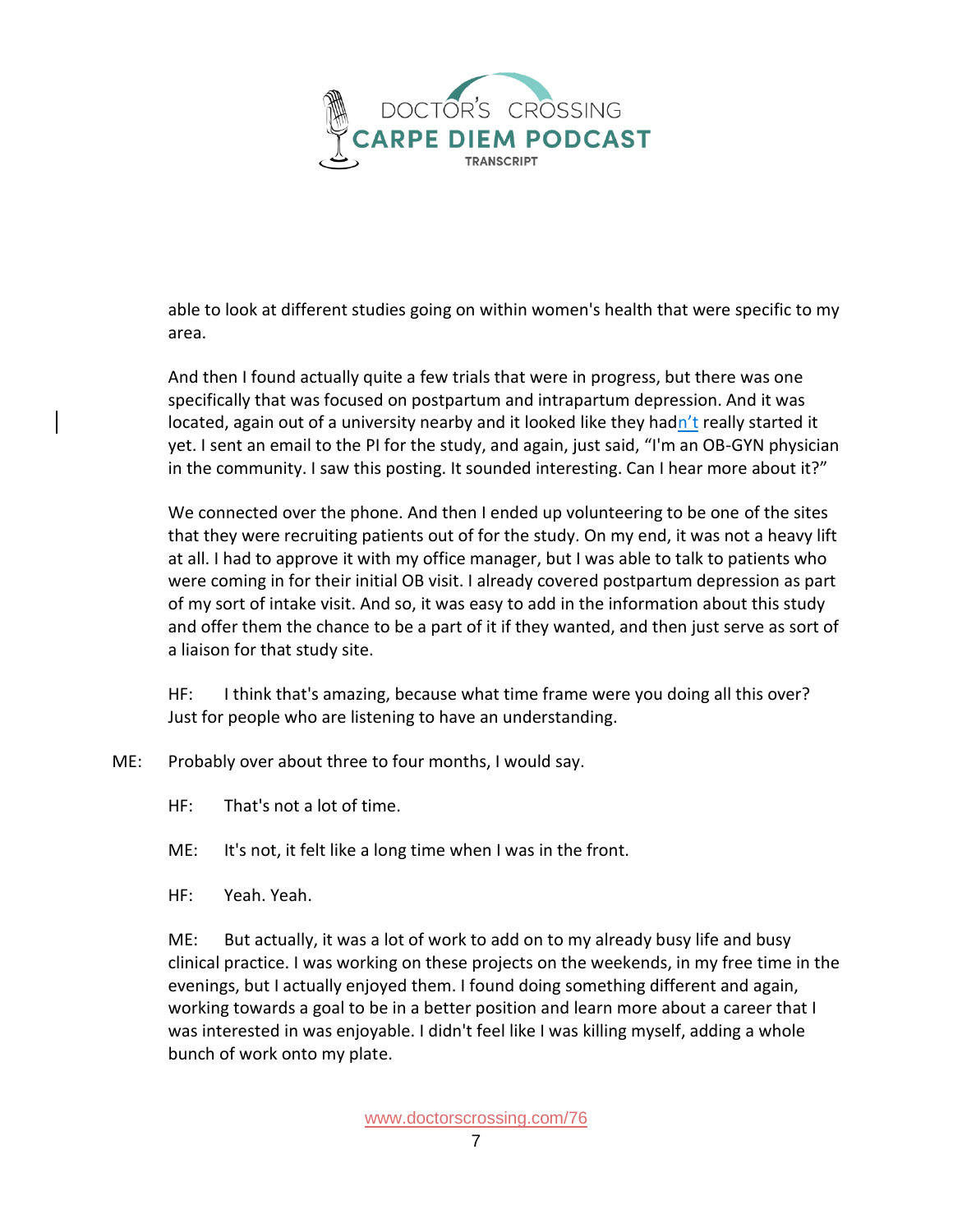

HF: Obviously, you ended up going into pharma, but I'm curious as you were doing these different things, were they helping you to feel like this was really the right direction for you and confirming this choice?

ME: I do. I think that I really didn't have much of a sense of what pharma was until I started doing all of this research and trying to build this platform. And the more I learned, the more excited I became and the more I felt like I was getting to be creative and use my knowledge base in different ways.

HF: Yeah. Now we're going to just take a short break here, so don't go away and we'll be right back. And then we're going to hear a little bit about what your job is like.

If you are applying to a nonclinical job, it's a great idea to convert your CV to a resume. A well-crafted resume helps recruiters see why you're the right person for the job. My resume kit is a downloadable PDF that walks you step by step through creating an impressive resume of your own. You'll have everything you need, including templates and a bonus on writing a winning cover letter.

To get immediate access to this kit that I use with my coaching clients, go to doctorscrossing.com/resumekit or simply go to The Doctor Crossing website and hit the products tab at the top of the page. Now back to our podcast.

We're back here with Dr. Madeline Edwards. And we've been talking about the steps that she took to increase her platform for transitioning into pharma without any prior significant experience. Is there anything else that we missed or that you want to add about doing this preparatory work?

ME: I think those were the main three steps that I took. The LinkedIn course, the IRB, and then the participation in a clinical trial through a local university.

HF: Yeah. And you did networking and you spoke with other physicians. I think that's really helpful too. Tell us a little bit about what this job is like?

ME: Sure. I am a drug safety physician for a women's health pharma company. It's a new company. They were recruiting quite a bit, fortunately, around the time that I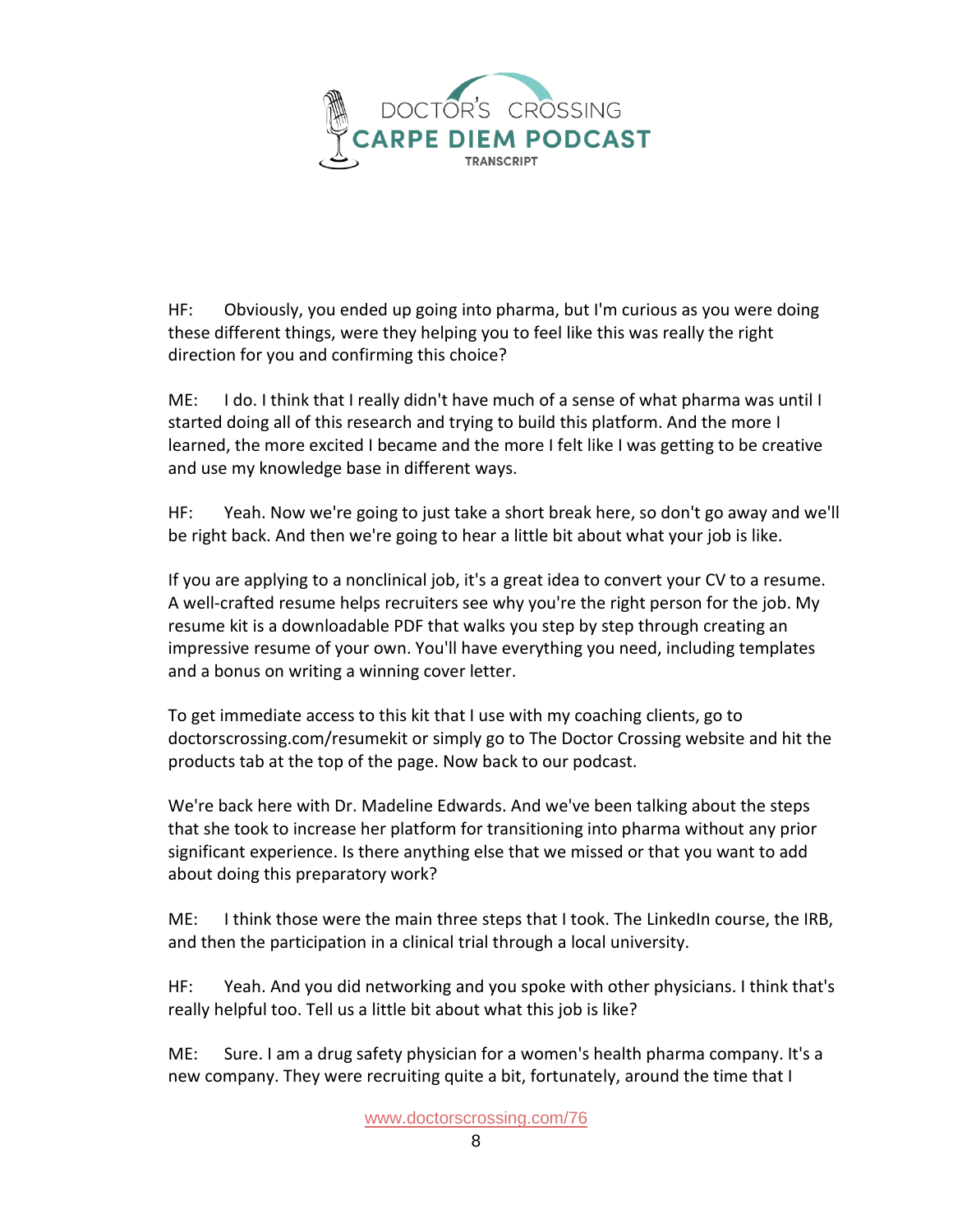

started looking for positions. I work 8:00 to 5:00, Monday through Friday, fairly typical hours. I'm remote-based. One of my big concerns when I initially started thinking about pharma was that I don't live in the traditional Boston, Philly, New York city region. And so, I was worried that that would be a big obstacle for me.

But I found that there were actually quite a few remote positions available out there. I work remotely from Virginia and I go into the office usually in Philadelphia about once a quarter, which is very manageable. I have a lot of flexibility in my schedule. Just this morning I blocked off an hour to go to my daughter's teacher appreciation event at her preschool.

## HF: Yay.

ME: And I make up the hour later at my convenience. I've really been happy with that work-life balance piece of it, and being able to be flexible for my kids, being able to sort of work on projects on my own time has been amazing. For the actual meat of the work, I do a lot of bread-and-butter pharmacovigilance type of work. That involves looking over adverse event data, both in the post-marketing world, but also in clinical trials.

I'm involved in designing a clinical trial for a fertility drug that's coming to the United States hopefully soon. I am asked to do presentations about women's health topics to the company fairly frequently because not everybody has a background in women's health. I've presented on PCOS and contraception. I really enjoy getting to continue sort of that teaching aspect.

I get to collaborate with colleagues all over the world from all different specialties. Manufacturing, regulatory, labelling, clinical development. My boss is headquartered out of Switzerland. One of my coworkers I work with pretty closely is out of Columbia. I just love being able to discuss and work through problems and work on these crossfunctional teams with colleagues who are global. I think that is very fun and different and interesting.

And then I also, I think I find a lot of meaning from my job. I was a little bit worried in the transition that I wouldn't have that same sense of sort of helping humanity as you do when you're a healthcare worker. But I have a lot of projects that I feel very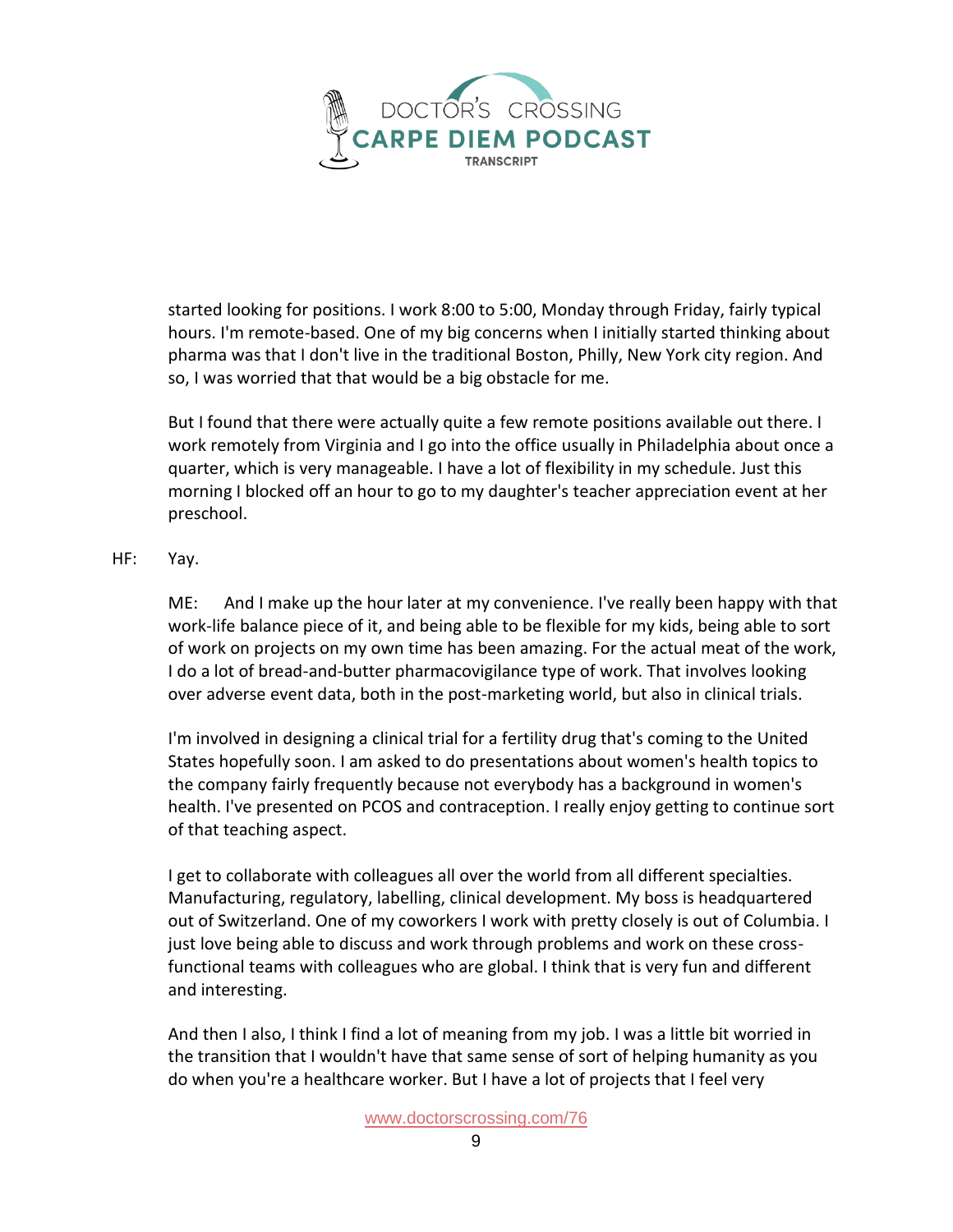

passionate about. I'm working on a medical device for postpartum hemorrhage that we're hoping to bring to low-middle-income countries. There's a lot of exciting fulfilling work out there. And I feel like no day is the same. I have variety. I get to be creative. I'm very happy in my current position.

HF: It sounds rich. Sometimes when you think of drug safety or pharmacovigilance, you think you're just looking at adverse event reports, but you're teaching, you're interacting with colleagues all over the world. You're doing something to help in developing countries, different drugs are coming out. It sounds very dynamic.

ME: It is. It is. And I think that was one of the things I was most relieved about once I got down to the work, because I was worried that it was going to be a lot of sort of just looking at Excel spreadsheets. And it's not that at all.

HF: Signal detection.

ME: Sounds very dry from the basic description. But I think what's fun about pharma is that no day is the same, no matter what role you're working in.

HF: Yeah. That was a really good description. And we're getting close to wrapping up here. If a physician is out there and they're listening and saying, "Well, I really don't have any experience, nothing special about me and I want to do something different." What would you tell him or her?

ME: I would say don't be discouraged. I think it's easy to pull up a job description for a job that you're interested in and say, "Well, I don't meet any of these criteria. I don't have any experience. I just shouldn't even bother."

But what I found is that if you display interest, if you make meaningful steps towards showing some interest in pharma and doing whatever it is, whatever field you're interested in doing work to show that you are a hard worker and that you are a qualified candidate and you're teachable, I think that most companies are willing to hire physicians and train them on the job.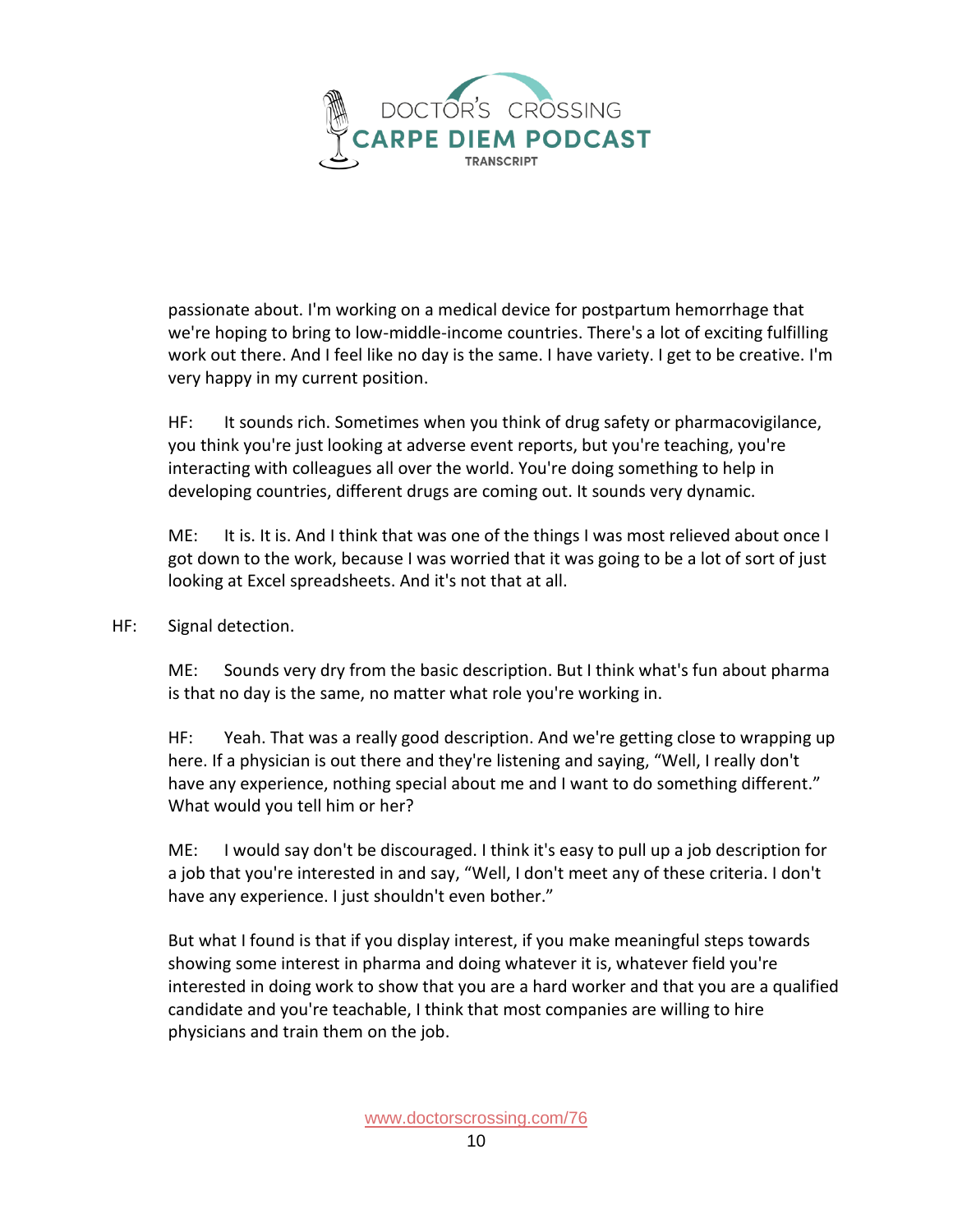

HF: Absolutely. And obviously, you learn how to do what you do on the job by being trained, and that's proof that they onboard you and they expect to train you.

ME: Right. Right. And my boss was actually an OB-GYN who made a similar transition several years ago. She completely understood where I was and what I didn't understand. There was a lot of learning of not even just the day-to-day work, but sort of the environment and the culture within the industry and how to write an email appropriately between colleagues. There's just a lot of soft skills that I had to pick up and learn. I was very pleased with how welcoming and understanding everyone was. They're hiring you for your clinical knowledge and your expertise. And they understand that the rest will come.

HF: Yeah. I just spoke with another physician who transitioned into pharma, and he was talking about his mentor when he started, because he didn't have much experience. He would get on a call and she would share her screen and show him what to do with X, Y, Z, and then he'd do it. And then she'd check it. And just remember that when we went to medical school, we didn't know anything about caring for patients. When we went to residency, we didn't really know how to be a doctor, not that much in that specialty, but we learned it. You're never going to have to learn anything that's harder than what you've already done.

ME: Exactly. And I found that because of residency and having that skill of just knowing that I can jump in and even if I don't understand and don't know what's going on, I will figure it out and I will learn it and it will be fine. I think that's a skill that we all pick up in residency. I actually felt quite comfortable doing that in this environment as well.

HF: And you don't have to worry about killing people.

ME: Right. It's true. Any emergencies that I encounter these days are nothing compared to the emergencies that happen in the hospital. Much less stressful.

HF: Is bedtime better? You can read stories to the kids without having work encroach?